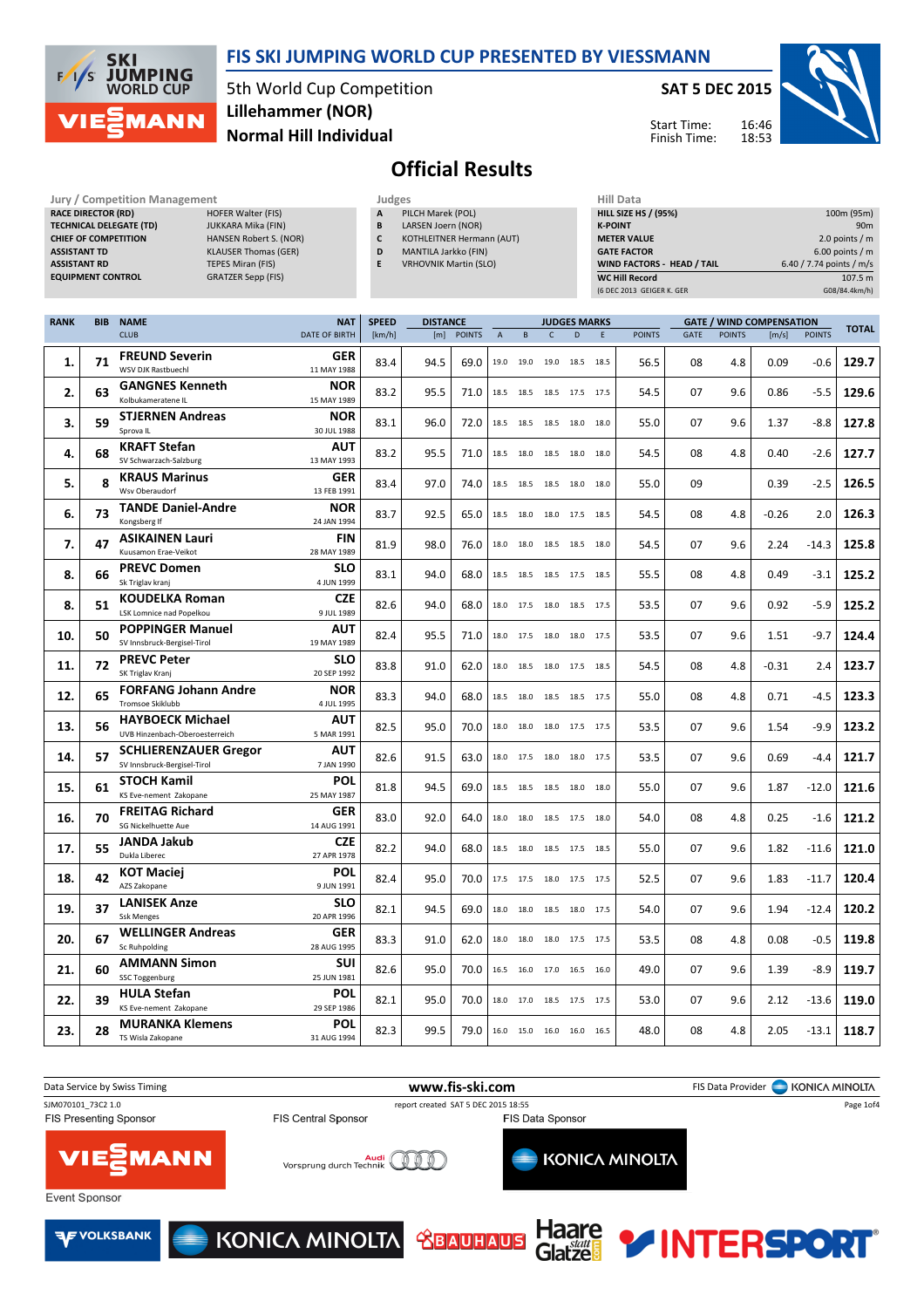FIS SKI JUMPING WORLD CUP PRESENTED BY VIESSMANN



5th World Cup Competition Normal Hill Individual Lillehammer (NOR)

SAT 5 DEC 2015

Start Time: Finish Time:



## Official Results

| <b>RANK</b> | <b>BIB</b>   | <b>NAME</b>                                                        | <b>NAT</b>                | <b>SPEED</b> | <b>DISTANCE</b> |               |                           |           |                              | <b>JUDGES MARKS</b> |      |               |             |               | <b>GATE / WIND COMPENSATION</b> |               | <b>TOTAL</b> |  |
|-------------|--------------|--------------------------------------------------------------------|---------------------------|--------------|-----------------|---------------|---------------------------|-----------|------------------------------|---------------------|------|---------------|-------------|---------------|---------------------------------|---------------|--------------|--|
|             |              | <b>CLUB</b>                                                        | <b>DATE OF BIRTH</b>      | [km/h]       | [m]             | <b>POINTS</b> | $\boldsymbol{\mathsf{A}}$ | B         | $\mathsf{C}$                 | D                   | E    | <b>POINTS</b> | <b>GATE</b> | <b>POINTS</b> | [m/s]                           | <b>POINTS</b> |              |  |
| 24.         | 19           | <b>WANK Andreas</b><br>SC Hinterzarten                             | GER<br>18 FEB 1988        | 84.0         | 97.0            | 74.0          |                           | 16.5 15.5 | 16.5 16.0 16.0               |                     |      | 48.5          | 09          |               | 0.68                            | $-4.4$        | 118.1        |  |
| 25.         | 36           | <b>ZOGRAFSKI Vladimir</b><br><b>NSA</b>                            | <b>BUL</b><br>14 JUL 1993 | 82.5         | 90.5            | 61.0          |                           | 18.0 17.0 | 18.0 17.5 17.5               |                     |      | 53.0          | 07          | 9.6           | 0.96                            | $-6.1$        | 117.5        |  |
| 26.         | 62           | <b>ITO Daiki</b><br>Megmilk Snow Brand Ski Team                    | JPN<br>27 DEC 1985        | 82.5         | 91.0            | 62.0          |                           | 17.5 17.0 | 17.0 17.0 17.5               |                     |      | 51.5          | 07          | 9.6           | 0.99                            | $-6.3$        | 116.8        |  |
| 27.         | 35           | <b>SAKUYAMA Kento</b><br>Kitano Construction Corp. Ski Team        | JPN<br>3 JUL 1990         | 82.3         | 93.5            | 67.0          |                           |           | 17.0 16.0 17.5 17.5 17.0     |                     |      | 51.5          | 07          | 9.6           | 1.89                            | $-12.1$       | 116.0        |  |
| 28.         | 53           | <b>HILDE Tom</b><br>Asker Skiklubb                                 | <b>NOR</b><br>22 SEP 1987 | 82.2         | 92.5            | 65.0          |                           |           | 17.5 17.5 17.5 17.5 17.5     |                     |      | 52.5          | 07          | 9.6           | 1.82                            | $-11.6$       | 115.5        |  |
| 29.         | 38           | <b>PEIER Killian</b><br>Vallee du Joux                             | <b>SUI</b><br>28 MAR 1995 | 82.1         | 92.0            | 64.0          |                           | 17.5 17.0 | 18.0 17.5 17.0               |                     |      | 52.0          | 07          | 9.6           | 1.68                            | $-10.8$       | 114.8        |  |
| 30.         | 69           | KASAI Noriaki<br>Tsuchiya Home Ski Team                            | JPN<br>6 JUN 1972         | 83.1         | 90.0            | 60.0          |                           |           | 17.5 16.5 17.5 17.5 17.0     |                     |      | 52.0          | 08          | 4.8           | 0.40                            | $-2.6$        | 114.2        |  |
| 31.         | 16           | <b>FETTNER Manuel</b><br>SV Innsbruck-Bergisel-Tirol               | AUT<br>17 JUN 1985        | 82.6         | 92.5            | 65.0          |                           |           | 16.5 16.5 17.0 17.0 16.5     |                     |      | 50.0          | 09          |               | 0.14                            | $-0.9$        | 114.1        |  |
| 32.         | $\mathbf{1}$ | <b>LINDVIK Marius</b><br>Raelingen Skiklubb                        | <b>NOR</b><br>27 JUN 1998 | 83.1         | 92.0            | 64.0          |                           | 17.5 17.0 | 17.5 18.0                    |                     | 17.5 | 52.5          | 09          |               | 0.44                            | $-2.8$        | 113.7        |  |
| 33.         | 58           | TAKEUCHI Taku<br>Kitano Construction Corp. Ski Club                | JPN<br>20 MAY 1987        | 82.4         | 89.5            | 59.0          |                           | 16.5 17.0 | 16.5 17.0 16.5               |                     |      | 50.0          | 07          | 9.6           | 0.93                            | $-6.0$        | 112.6        |  |
| 33.         | 27           | <b>ZYLA Piotr</b><br>WSS Wisla                                     | <b>POL</b><br>16 JAN 1987 | 82.2         | 93.5            | 67.0          |                           | 18.5 17.0 | 17.5 17.5 17.5               |                     |      | 52.5          | 08          | 4.8           | 1.83                            | $-11.7$       | 112.6        |  |
| 35.         | 25           | <b>KLIMOV Evgeniy</b><br>GBU TSTOVS Moskovskaya oblast Ski s       | <b>RUS</b><br>3 FEB 1994  | 81.9         | 93.5            | 67.0          |                           |           | 18.0 17.5 18.5 18.0 18.0     |                     |      | 54.0          | 08          | 4.8           | 2.32                            | $-14.8$       | 111.0        |  |
| 36.         | 32           | <b>EGLOFF Luca</b><br>Grabserberg                                  | <b>SUI</b><br>6 JUN 1995  | 82.5         | 94.0            | 68.0          |                           | 17.0 17.0 | 18.5                         | 17.0 17.5           |      | 51.5          | 07          | 9.6           | 2.85                            | $-18.2$       | 110.9        |  |
| 37.         | 45           | <b>BOYD-CLOWES Mackenzie</b><br>Altius Nordic Ski Club             | <b>CAN</b><br>13 JUL 1991 | 82.3         | 91.0            | 62.0          |                           | 18.0 17.0 | 18.0 17.5                    |                     | 17.0 | 52.5          | 07          | 9.6           | 2.08                            | $-13.3$       | 110.8        |  |
| 38.         | 64           | <b>TEPES Jurij</b><br>SD Dolomiti                                  | SLO<br>14 FEB 1989        | 83.1         | 87.0            | 54.0          |                           |           | 17.5 16.5 17.5 17.0 17.0     |                     |      | 51.5          | 07          | 9.6           | 0.68                            | $-4.4$        | 110.7        |  |
| 39.         | 54           | <b>LEYHE Stephan</b><br>SC Willingen                               | GER<br>5 JAN 1992         | 82.5         | 90.0            | 60.0          |                           |           | 18.0 17.0 17.5 17.5 17.5     |                     |      | 52.5          | 07          | 9.6           | 1.79                            | $-11.5$       | 110.6        |  |
| 40.         | 18           | <b>KOBAYASHI Junshiro</b><br>Megmilk Snow Brand Ski Team           | JPN<br>11 JUN 1991        | 82.4         | 92.0            | 64.0          |                           | 18.0 17.5 | 18.0 18.0 17.5               |                     |      | 53.5          | 09          |               | 1.17                            | $-7.5$        | 110.0        |  |
| 41.         | 49           | <b>FANNEMEL Anders</b><br>Hornindal II                             | <b>NOR</b><br>13 MAY 1991 | 82.2         | 87.0            | 54.0          |                           |           | 17.0 17.0 17.0 17.5 16.5     |                     |      | 51.0          | 07          | 9.6           | 0.97                            | $-6.2$        | 108.4        |  |
| 42.         | 22           | <b>LARINTO Ville</b><br>Lahden Hiihtoseura                         | <b>FIN</b><br>11 APR 1990 | 82.4         | 94.0            | 68.0          |                           |           | 18.0 17.5 18.0 17.5 17.5     |                     |      | 53.0          | 08          | 4.8           | 2.84                            | $-18.2$       | 107.6        |  |
| 43.         | 20           | <b>GLASDER Michael</b><br>Norge Ski Club                           | <b>USA</b><br>27 MAR 1989 | 82.8         | 93.5            | 67.0          |                           |           | 16.5 16.0 17.5 16.5 17.5     |                     |      | 50.5          | 08          | 4.8           | 2.38                            | $-15.2$       | 107.1        |  |
| 44.         | 10           | <b>COLLOREDO Sebastian</b><br><b>GRUPPO SCIATORI FIAMME GIALLE</b> | <b>ITA</b><br>9 SEP 1987  | 83.0         | 91.0            | 62.0          |                           | 17.5 16.5 | 17.0 17.5 17.5               |                     |      | 52.0          | 09          |               | 1.09                            | $-7.0$        | 107.0        |  |
| 45.         | 4            | <b>BJERKEENGEN Fredrik</b><br>Kolbukameratene IL                   | <b>NOR</b><br>11 NOV 1988 | 83.4         | 90.5            | 61.0          |                           |           | 18.0 16.5 17.5 17.5 17.5     |                     |      | 52.5          | 09          |               | 1.09                            | -7.0          | 106.5        |  |
| 46.         | 52           | <b>HAZETDINOV Ilmir</b><br>SDUSHOR 33 MOSKOVSKAYA OBLAST - RES     | <b>RUS</b><br>28 OCT 1991 | 82.0         | 85.5            | 51.0          |                           |           | 16.5 16.0 17.0 17.0 16.5     |                     |      | 50.0          | 07          | 9.6           | 0.70                            | -4.5          | 106.1        |  |
| 47.         | 17           | <b>SEMENIC Anze</b><br>NSK TRZIC FMG                               | <b>SLO</b><br>1 AUG 1993  | 83.5         | 91.0            | 62.0          |                           |           | 17.5 17.0 17.5 17.0 17.0     |                     |      | 51.5          | 09          |               | 1.17                            | $-7.5$        | 106.0        |  |
| 48.         | 30           | TOCHIMOTO Shohei<br>Megmilk Snow Brand Ski Team                    | <b>JPN</b><br>21 DEC 1989 | 81.4         | 89.5            | 59.0          |                           |           | 17.0  16.5  17.0  16.5  17.0 |                     |      | 50.5          | 07          | 9.6           | 2.07                            | $-13.2$       | 105.9        |  |
| 49.         | 33           | <b>CHOI Seou</b><br>High1 Resort                                   | KOR<br>3 DEC 1982         | 81.0         | 87.0            | 54.0          |                           |           | 16.5 16.0 17.5 17.0 17.0     |                     |      | 50.5          | 07          | 9.6           | 1.35                            | -8.6          | 105.5        |  |
| 50.         | 24           | <b>KORNILOV Denis</b><br>Sdushor CSP N. Novgorod Dinamo            | <b>RUS</b><br>17 AUG 1986 | 81.9         | 90.0            | 60.0          |                           |           | 18.0 17.0 17.5 17.5 17.0     |                     |      | 52.0          | 08          | 4.8           | 1.78                            | $-11.4$       | 105.4        |  |

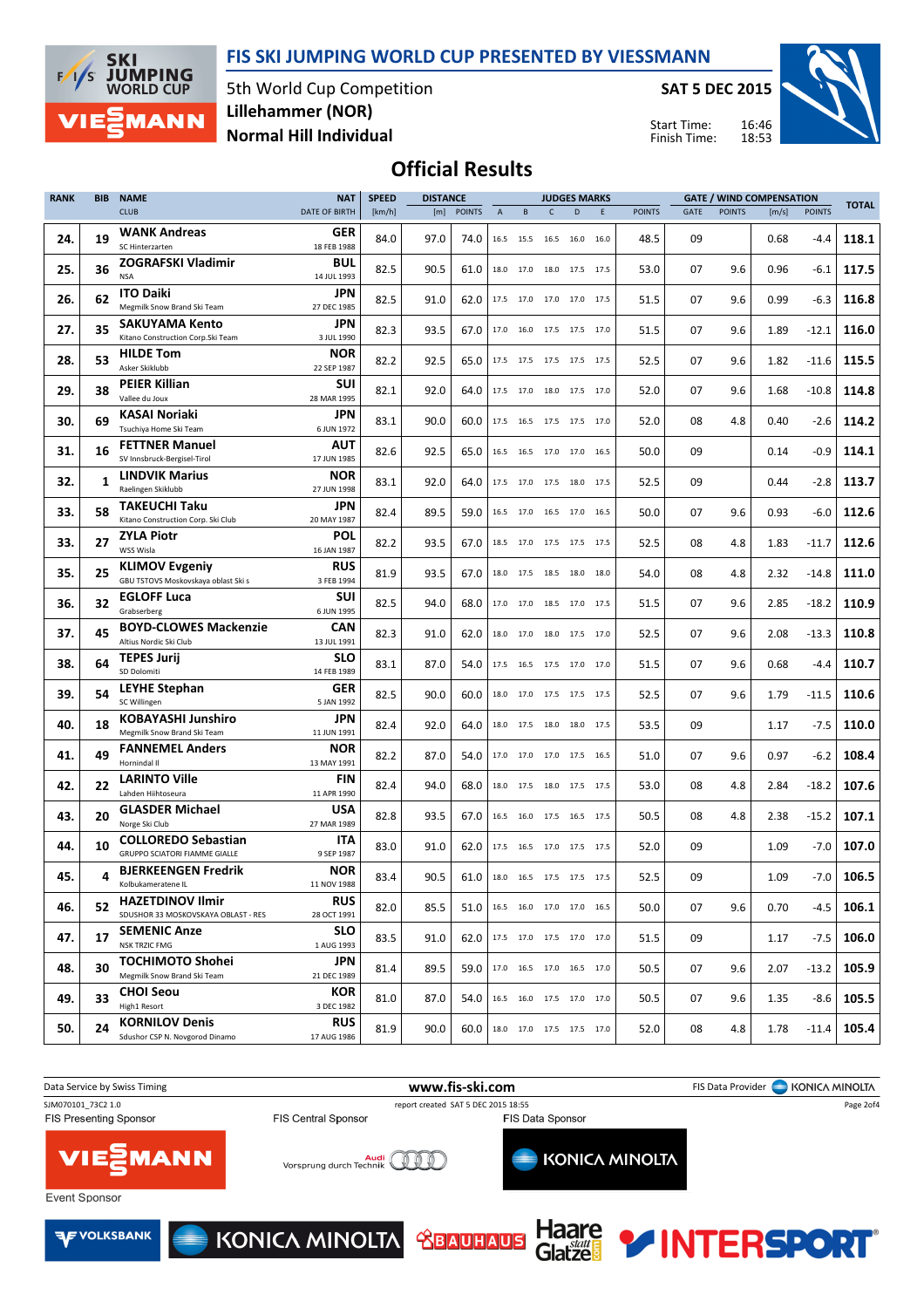FIS SKI JUMPING WORLD CUP PRESENTED BY VIESSMANN



5th World Cup Competition Normal Hill Individual Lillehammer (NOR)

SAT 5 DEC 2015

Start Time: Finish Time:



### Official Results

| <b>RANK</b> | <b>BIB</b> | <b>NAME</b>                                                   | <b>NAT</b>                | <b>SPEED</b> | <b>DISTANCE</b> |            |                |                |                          | <b>JUDGES MARKS</b> |      |               |             | <b>GATE / WIND COMPENSATION</b> |         |               | <b>TOTAL</b> |
|-------------|------------|---------------------------------------------------------------|---------------------------|--------------|-----------------|------------|----------------|----------------|--------------------------|---------------------|------|---------------|-------------|---------------------------------|---------|---------------|--------------|
|             |            | <b>CLUB</b>                                                   | DATE OF BIRTH             | [km/h]       |                 | [m] POINTS | $\overline{A}$ | B              | $\mathsf{C}$             | D                   | F    | <b>POINTS</b> | <b>GATE</b> | <b>POINTS</b>                   | [m/s]   | <b>POINTS</b> |              |
| 51.         | 26         | <b>BICKNER Kevin</b><br>Norge Ski Club                        | <b>USA</b><br>23 SEP 1996 | 83.0         | 92.5            | 65.0       | 17.0           | 15.5           | 17.5 17.5                |                     | 17.0 | 51.5          | 08          | 4.8                             | 2.61    | $-16.7$       | 104.6        |
| 52.         | 44         | <b>KOFLER Andreas</b><br>SV Innsbruck-Bergisel-Tirol          | <b>AUT</b><br>17 MAY 1984 | 82.3         | 87.0            | 54.0       |                |                | 17.0 16.5 17.0 16.5 17.5 |                     |      | 50.5          | 07          | 9.6                             | 1.52    | $-9.7$        | 104.4        |
| 53.         | 11         | <b>DESCOMBES SEVOIE Vincent</b><br>Douanes - Chamonix         | <b>FRA</b><br>9 JAN 1984  | 83.0         | 89.0            | 58.0       |                |                | 17.0 16.5 17.5 17.0      |                     | 16.5 | 50.5          | 09          |                                 | 1.02    | $-6.5$        | 102.0        |
| 54.         | 14         | <b>HLAVA Lukas</b><br>Dukla Liberec                           | <b>CZE</b><br>10 SEP 1984 | 82.9         | 88.0            | 56.0       |                |                | 17.0 16.0 16.5 16.5      |                     | 17.0 | 50.0          | 09          |                                 | 0.73    | $-4.7$        | 101.3        |
| 55.         | 7          | <b>DESCHWANDEN Gregor</b><br>Horw                             | <b>SUI</b><br>27 FEB 1991 | 83.4         | 83.5            | 47.0       |                |                | 17.0 16.5 17.0 16.5 17.0 |                     |      | 50.5          | 09          |                                 | $-0.02$ | 0.2           | 97.7         |
| 56.         | 48         | <b>MATURA Jan</b><br>Dukla Liberec                            | <b>CZE</b><br>29 JAN 1980 | 81.4         | 83.5            | 47.0       | 17.0           |                | 16.5 17.0 17.0           |                     | 16.5 | 50.5          | 07          | 9.6                             | 1.50    | $-9.6$        | 97.5         |
| 56.         | 40         | <b>KUBACKI Dawid</b><br>TS Wisla Zakopane                     | <b>POL</b><br>12 MAR 1990 | 81.7         | 85.5            | 51.0       |                |                | 16.5 16.0 17.0 17.0      |                     | 16.5 | 50.0          | 07          | 9.6                             | 2.04    | $-13.1$       | 97.5         |
| 58.         | a          | <b>ZHAPAROV Radik</b><br>Shysm Dinamo                         | <b>KAZ</b><br>29 FEB 1984 | 83.1         | 86.0            | 52.0       |                |                | 17.5 16.5 17.5 17.5 17.0 |                     |      | 52.0          | 09          |                                 | 1.24    | $-7.9$        | 96.1         |
| 59.         | 31         | <b>MAEAETTAE Jarkko</b><br>Kainuun Hiihtoseura                | <b>FIN</b><br>28 DEC 1994 | 81.6         | 85.0            | 50.0       | 17.0           |                | 16.0 17.0 16.5           |                     | 16.5 | 50.0          | 07          | 9.6                             | 2.37    | $-15.2$       | 94.4         |
| 60.         | 23         | <b>NOMME Martti</b><br>Voru Sportschool                       | <b>EST</b><br>7 AUG 1993  | 82.2         | 87.0            | 54.0       |                |                | 17.0 17.0 17.5 17.0      |                     | 17.0 | 51.0          | 08          | 4.8                             | 2.43    | $-15.6$       | 94.2         |
| 61.         | 15         | <b>CHOI Heung-Chul</b><br>High1 Resort                        | <b>KOR</b><br>3 DEC 1981  | 82.5         | 84.0            | 48.0       |                |                | 17.0 16.0 17.5 17.0 17.5 |                     |      | 51.5          | 09          |                                 | 1.21    | $-7.7$        | 91.8         |
| 62.         | 13         | <b>OLLI Harri</b><br>Ounasyaara Ski Club                      | <b>FIN</b><br>15 JAN 1985 | 83.0         | 82.5            | 45.0       | 16.5           |                | 16.0 16.5 16.0           |                     | 16.5 | 49.0          | 09          |                                 | 0.40    | $-2.6$        | 91.4         |
| 63.         | 43         | <b>MAKSIMOCHKIN Mikhail</b><br>Sdushor CSP N. Novgorod Dinamo | <b>RUS</b><br>29 AUG 1993 | 81.6         | 82.5            | 45.0       |                |                | 16.0 15.5 16.5 16.5      |                     | 16.0 | 48.5          | 07          | 9.6                             | 2.45    | $-15.7$       | 87.4         |
| 64.         | 6          | <b>SJOEEN Phillip</b><br><b>Bekkelaget Sk</b>                 | <b>NOR</b><br>24 DEC 1995 | 83.6         | 82.0            | 44.0       |                |                | 16.5 16.0 17.0 16.5 16.5 |                     |      | 49.5          | 09          |                                 | 1.41    | $-9.0$        | 84.5         |
| 65.         | 41         | <b>BRESADOLA Davide</b><br>C.S. Esercito                      | <b>ITA</b><br>10 SEP 1988 | 81.9         | 77.5            | 35.0       |                |                | 14.0 13.5 15.0 14.0      |                     | 13.5 | 41.5          | 07          | 9.6                             | 2.52    | $-16.1$       | 70.0         |
| 66.         | 12         | <b>KRANJEC Robert</b><br>SK Triglav Kranj                     | <b>SLO</b><br>16 JUL 1981 | 83.1         | 65.5            | 11.0       |                | 14.5 13.5 14.5 |                          | 14.0                | 13.5 | 42.0          | 09          |                                 | $-0.64$ | 5.0           | 58.0         |

| Disqualified |                                  |            |                  |  |  |  |  |  |  |  |  |  |
|--------------|----------------------------------|------------|------------------|--|--|--|--|--|--|--|--|--|
|              | <b>ROEE Espen</b>                | <b>NOR</b> | SCE <sub>4</sub> |  |  |  |  |  |  |  |  |  |
|              | <b>BJOERENG Joacim Oedegaard</b> | <b>NOR</b> | SCE <sub>4</sub> |  |  |  |  |  |  |  |  |  |
|              | 5 GRANERUD Halvor Egner          | <b>NOR</b> | SCE <sub>4</sub> |  |  |  |  |  |  |  |  |  |
| 21           | ZIOBRO Jan                       | <b>POL</b> | SCE <sub>4</sub> |  |  |  |  |  |  |  |  |  |
| 29           | <b>HAUER Joachim</b>             | <b>NOR</b> | SCE <sub>4</sub> |  |  |  |  |  |  |  |  |  |
| 34           | ZHAPAROV Marat                   | <b>KAZ</b> | SCE <sub>4</sub> |  |  |  |  |  |  |  |  |  |
| 46           | LAMY CHAPPUIS Ronan              | <b>FRA</b> | SCE <sub>4</sub> |  |  |  |  |  |  |  |  |  |

SCE 4 : SUIT